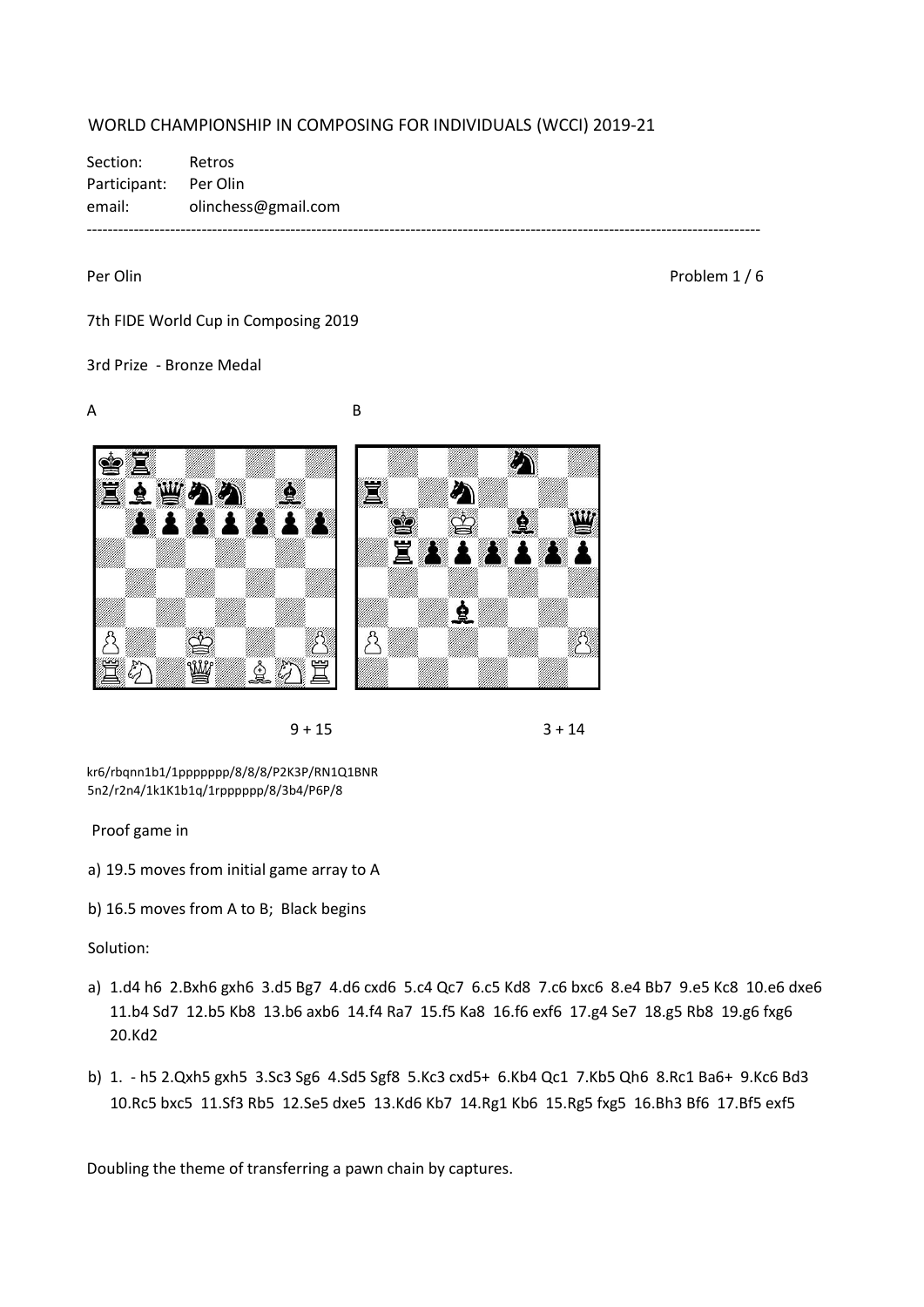Per Olin

Springaren Winter Tourney 2019-20

1st Prize

Award Springaren nr 155, September 2020, p. 93

A B



 $7 + 16$   $7 + 16$ 

4nbR1/p3q1BB/rp1p1p2/3npp2/b4p2/pN1K3k/R7/N6r 4b3/p5n1/1p2rpR1/3bpp2/1nr3N1/pK3pNq/2RBB1k1/4b3

A->B 22.5

Solution:

1.Kc2 Kg2 2.Bg6 Rh8 3.Bh6 Qh7 4.Bg5 Qh3 5.Bh5 Bh6 6.Rg6 Sg7 7.Bg4 Re8 8.Bh4 Re6

9.Bg3 Be8 10.Sd2 Ra4 11.Kb3 Rc4 12.Sc2 Sb4 13.Sd4 d5 14.Se2 d4 15.Sf1 d3 16.Bf2 d2+

17.Seg3 d1B+ 18.Rc2 Bf3 19.Sh2 Bd5 20.Be2 f3 21.Sg4 Bd2 22.Be3 Be1 23.Bd2

The tourney was for all kinds of problems where (in the diagram or later) White has a battery directed at the black king, but moves another piece onto the battery line. The problem has 12 thematic moves.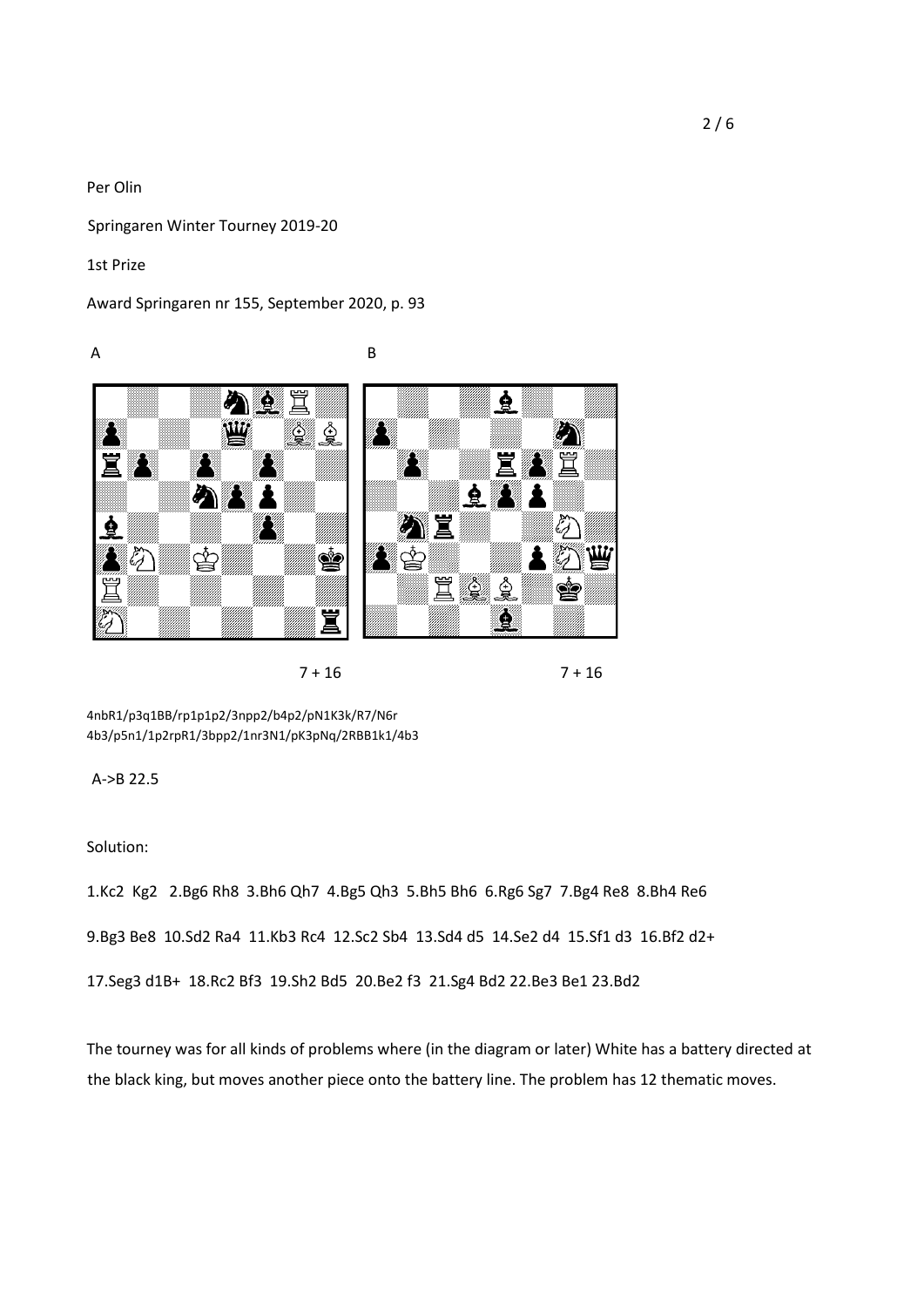### Per Olin  $3/6$

Die Schwalbe Heft 303 Band XXXIV June 2020 p. 572



sbbskrrq/pBBpp2p/Qp3pp1/2p4S/5S2/4KPP1/PPPPPRRP/8 16 + 16

### PG 19.0 Chess960

The solution consists of finding the Chess960 initial game array (Chess960IGA) and the play leading to the diagram position.

Chess960IGA The minimum number of moves by White counted by groups: - a) pawns 2, - b) knights 4, c) the diagonal pieces Q, B, B: the pawn move to g3 comes before f3 enabling the white lightsquared bishop to move. The move f3 mobilizes the darksquared bishop; the move b6 by Black must be made before the wB comes to b7. Moving wB to b7 in one single move, before f3 and after b6 have been made, would prolong the paths for wQ to a6 and/or wB to c7 too much; therefore the bishop comes to b7 in at least two moves and this takes place after wQ and wBc7 have reached their final squares. The move c5 by Black must come when the darksquared wB is on b6, and this must be preceded by the wQ to a6. The wSh5 and the lightsquared bishop have started on f1 and h1, leaving e1 and g1 for wQ and wB. The piece starting on g1 needs two moves and the piece starting on e1 needs three moves. This gives a minimum of 7 moves for the diagonal pieces. - d) K, R, R: as, with minimum number of moves, the four squares e1-h1 are the initial squares of the three diagonal pieces and wSh5, then the king and rooks start somewhere on a1-d1. White makes g-side castling, moves the king to e3, Rf1->f2 ; to g2 moves the other rook, which started on the left side of the king. This means a minimum of 6 moves taking the total up to 19 as per stipulation.

Determining the piece order On a1-d1: the wSf4 has made two moves starting on c1; this gives the initial square b1 for the king and a1 + d1 for the rooks. On e1-h1: if wSh5 has started on h1, then the lightsquared bishop would need to have started on f1; this would increase the total number of moves over the stipulated; therefore wSh5 starts on f1 and the bishop on h1. If the wQ started on g1 then the Chess960IGA would have been RKSRBSQB; however, analysing the end position of Black, with bBc8 starting on e8 then the number of black moves would rise over the stipulated by one (K 3 including c-side castling, Q 1, Rs 2, Bs 6, Ss 4, ps 4). The bishops start on g1/g8 and the sought Chess960IGA is RKSRQSBB.

Play from Chess960IGA RKSRQSBB is 1.Sg3 g6 2.Sh5 Be5 3.g3 f6 4.Be4 Bd5 5.f3 Se6 6.Qf2 Qh8 7.Qb6 Rg8 8.Qa6 Sb6 9.Sd3 O-O-O 10.Sdf4 Sa8 11.Bb6 Rdf8 12.O-O Kd8 13.Kf2 Ke8 14.Ke3 c5 15.Rf2 Bb8 16.Bc7 b6 17.Rg1 Bb7 18.Rgg2 Bc8 19.Bb7 Sd8

In the play with no captures all officers move away from their Chess960 initial squares.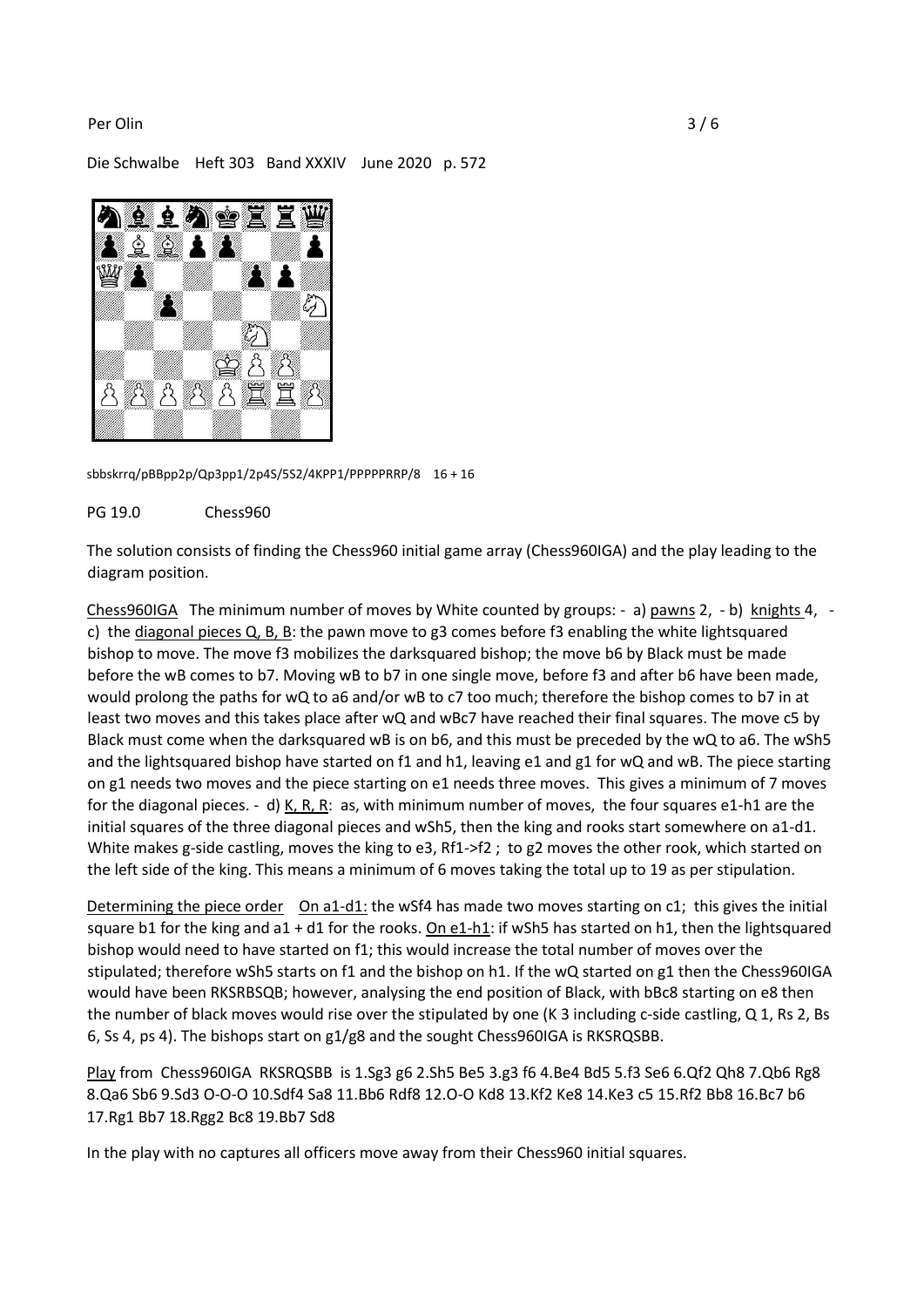Per Olin  $4/6$ 

Springaren Winter Tourney 2017-2018

1st Prize

Award Springaren Nr 149, March 2019, p. 2



 $10 + 12$  9 + 12

8/3pk3/3p3p/3B4/5Q1p/n1r1P2R/1PPP1PP1/1n1bqrbK 8/8/3p2BQ/1PpPPPPp/7R/bb1r1rqp/n1n2k2/7K

#### A->B 18.5

1.Rh2 h5 2.Qh6 h3 3.f4 Rf3 4.g4 Qg3 5.e4 Bc5 6.d4 Rd3 7.c4 Sc3 8.b4 Bb3 9.Ra2 Sc2 10.Ra4 Sa2 11.b5 Ba3 12.c5 dxc5 13.Bf7 d6 14.Bg6 Ke6 15.e5 Kd5 16.f5 Ke4 17.g5 Ke3 18.d5 Kf2 19.Rh4

The tourney was for 'all kinds of problems with rook moves from edge to edge, but not to or from a corner'. Exchange of places by white Rh3 and black ph4. The judge K. Widlert states, among other things, that the impact is considerably increased by the fact that the white rook does not stand on h2 in the initial position, but actively moves there. - The closing date of the competition was 1st of April 2018, with award published in the March 2019 issue.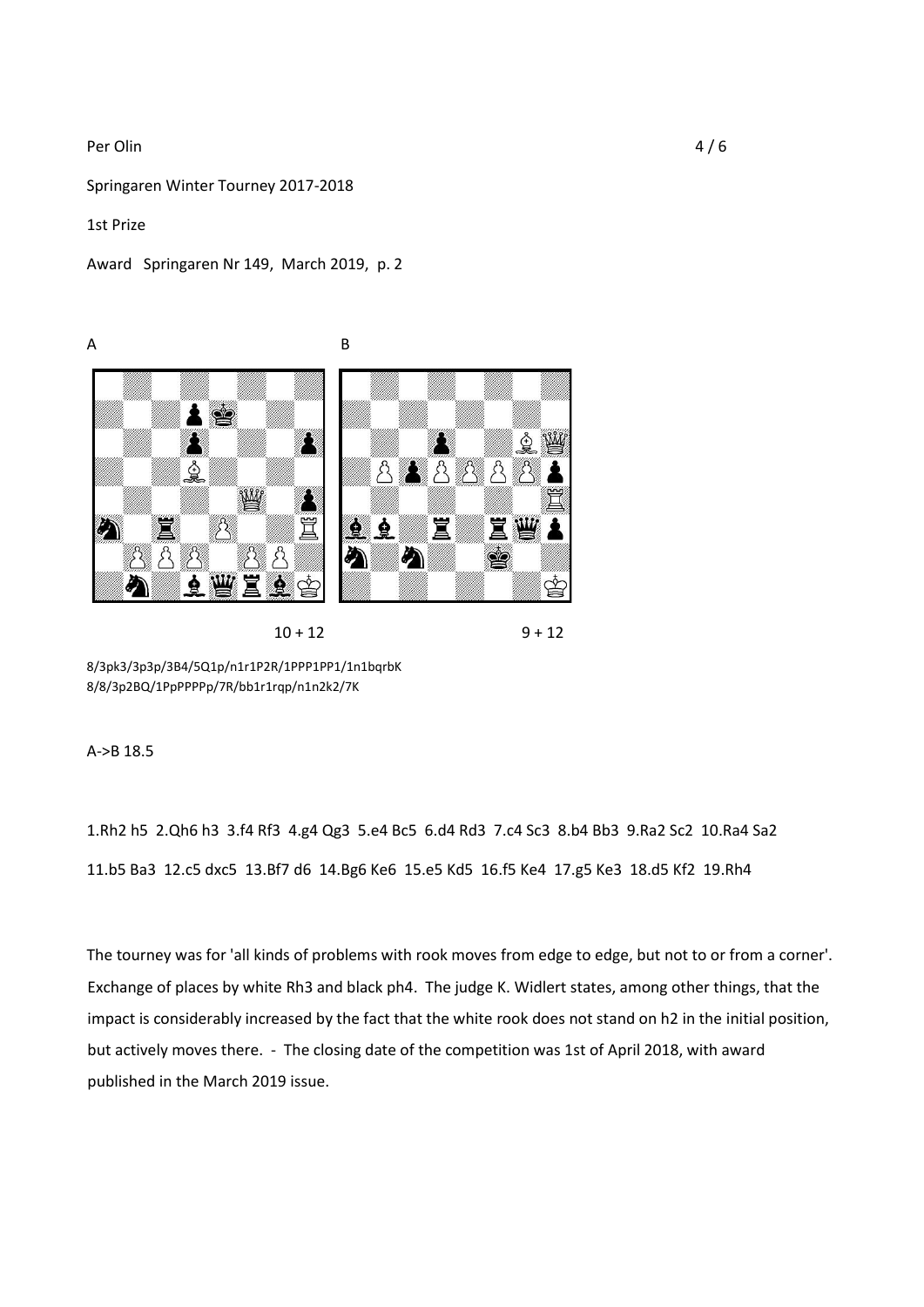Per Olin

Brand & Gräfrath 120 Jubilee Tournament 2018-19

3rd Commendation

226. Thematurnier der Schwalbe; award Die Schwalbe Heft 296 Band XXXIV April 2019 p. 79



10 + 15

rnbqkbnr/pPP5/8/K5B1/7P/3PP1N1/1pppppp1/3R1Q2

PG 24.0 C+

Solution:

1.a4 c5 2.a5 c4 3.a6 c3 4.axb7 cxb2 5.c4 h5 6.c5 h4

7.c6 h3 8.c7 hxg2 9.h4 d5 10.Rh3 d4 11.Rc3 dxc3 12.d3 c2

13.Kd2 g5 14.Kc3 g4 15.Kb4 e5+ 16.Ka5 e4 17.Bg5 e3 18.Sd2 exd2

19.e3 g3 20.Se2 gxf2 21.Sg3 f5 22.Be2 f4 23.Qf1 f3 24.Rd1 fxe2

Maximum wide advances without promoting by the six black impostor pawns; Black makes thematic moves only.